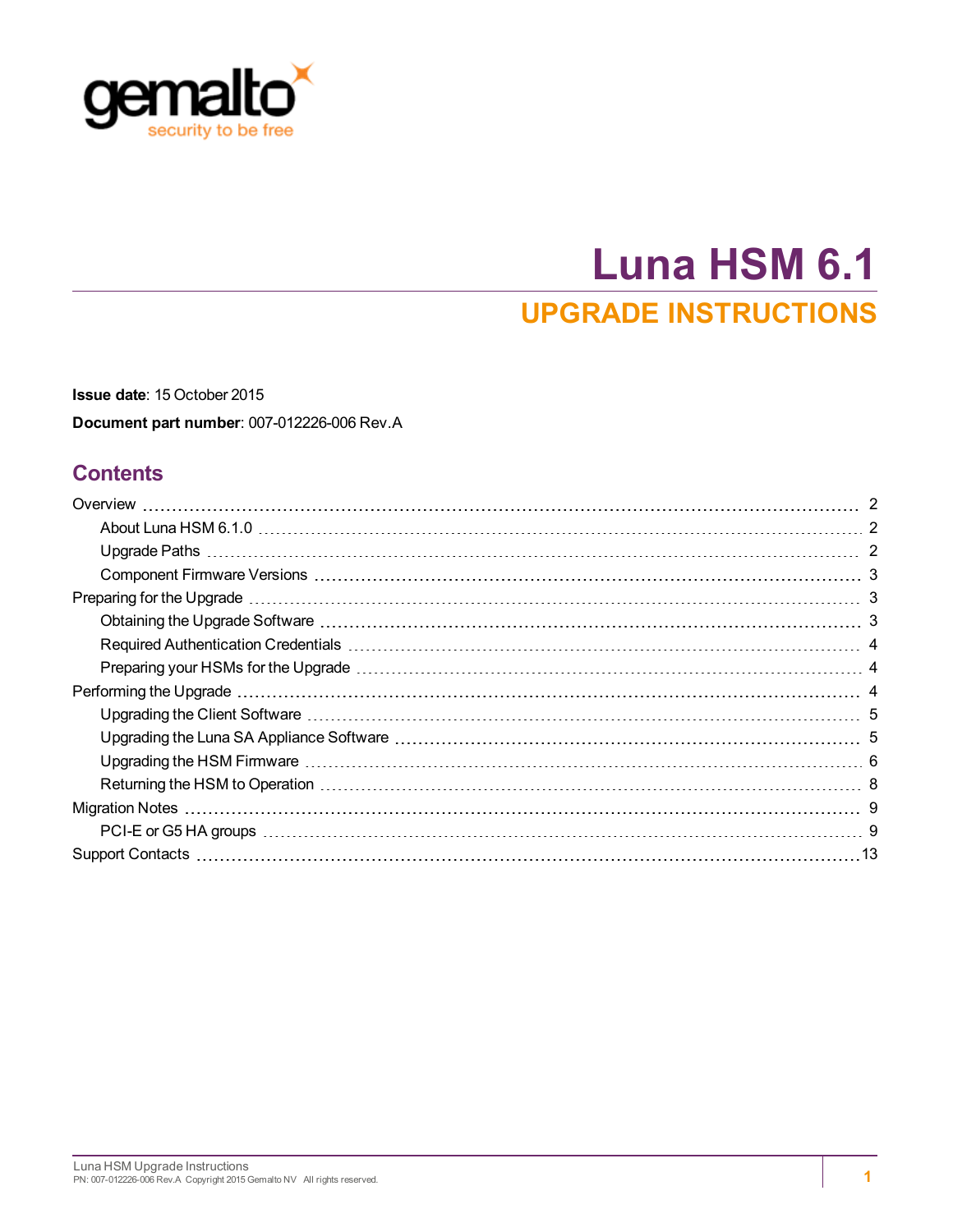## <span id="page-1-0"></span>**Overview**

This document describes how to upgrade your Luna SA, Luna PCI-E, and Luna G5 devices, and their supporting components, to Luna HSM 6.1.0. Depending on your specific product and the supporting components it uses, you might have to upgrade your client software, appliance software, and possibly HSM firmware. Detailed instructions are included for upgrading all products and components supported in Luna HSM 6.1.0.

## <span id="page-1-1"></span>**About Luna HSM 6.1.0**

For more information regarding Luna HSM 6.1.0, refer to the customer release notes. The most up-to-date version of the Luna HSM 6.1.x Customer Release Notes document is at:

[http://www.securedbysafenet.com/releasenotes/luna/crn\\_luna\\_hsm\\_6-1.pdf](http://www.securedbysafenet.com/releasenotes/luna/crn_luna_hsm_6-0.pdf)

#### **Reasons for Upgrade**

If you have any Luna HSM at 5.2.3 or newer, you can upgrade to version 6.1.0 to obtain the value of newer features and fixes.

## <span id="page-1-2"></span>**Upgrade Paths**

Upgrade to this version from Luna SA, Luna PCI-E or Luna G5 at versions 5.2.1 or 5.2.2 or 5.2.3 or 5.3.0 or 5.3.1 or 5.4 or 6.0.0.

| Component                  | Directly from version                                                                                                                                                                         | <b>To version</b> |
|----------------------------|-----------------------------------------------------------------------------------------------------------------------------------------------------------------------------------------------|-------------------|
| Luna SA client software    | Any [see Note 1]                                                                                                                                                                              | 6.1               |
| Luna SA appliance software | $5.2.3 - 1$ , $5.2.4 - 2$ , $5.2.6 - 1$ , $5.3.0 - 11$ , $5.3.1 - 1$ ,<br>5.3.3-2, 5.3.5-1, 5.3.6-1, 5.4.0-13, 5.4.1-2,<br>5.4.2-2, 5.4.3-1, 5.4.4-2, 5.4.6-1, 5.4.7-1,<br>6.0.0 [see Note 2] | 6.1               |
| <b>HSM</b> firmware        | 6.2.x, 6.10.x, 6.20.x, 6.21.x, 6.22.x [see<br>Note 31                                                                                                                                         | 6.23.0            |

[NOTE 1: LunaClient software replaces earlier versions with no dependencies, so you can uninstall any earlier version and install the latest without intermediate steps. ]

[NOTE 2: If your Luna appliance software is not listed, contact SafeNet Technical Support to upgrade.]

[NOTE 3: **6.23.0 addresses a vulnerability described in security bulletin 150512-1. If you do not wish to upgrade to firmware version 6.23.0, we strongly recommend that you upgrade to a secure firmware version. Secure firmware versions are available on the SafeNet customer support portal; they include 6.2.5, 6.10.9, 6.20.2, 6.21.2 and 6.22.3. Firmware version 6.10.9 is FIPS validated.**

If HSM firmware is older than version 6.2.1, you must update to firmware version 6.2.1 before updating to firmware 6.23.0. Refer to the earlier upgrade documentation provided by SafeNet Technical Support.



**Note:** When you install Luna SA software, you displace the firmware version that was previously in standby. So, if you need FIPS validation and do not have firmware 6.10.9 in your appliance, simply contact SafeNet and download a stand-alone firmware 6.10.9 upgrade package.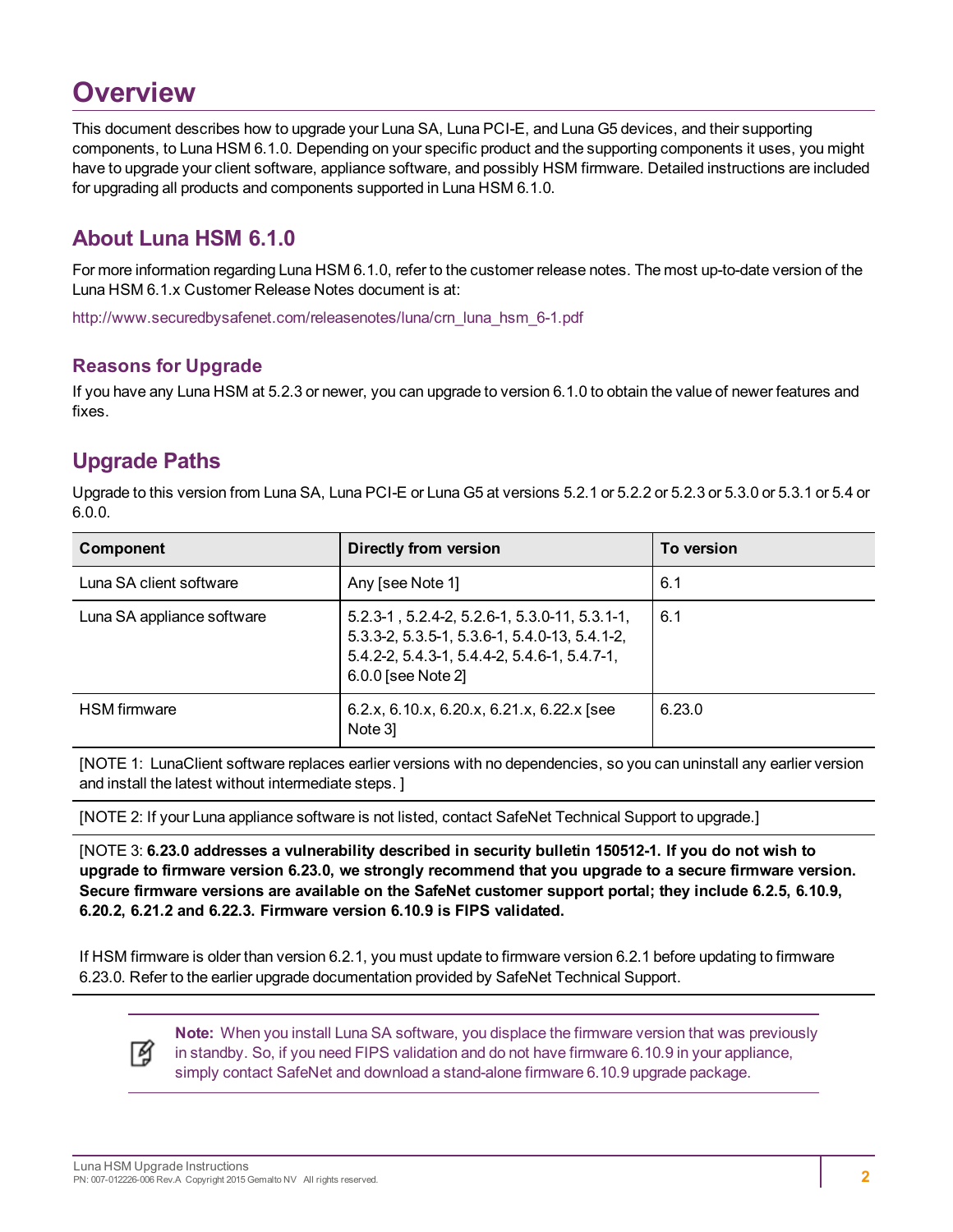## <span id="page-2-0"></span>**Component Firmware Versions**

The following table lists the supported firmware versions for the various components supported in Luna HSM 6.1.0.

| Component                                                                         | <b>Version</b>        |
|-----------------------------------------------------------------------------------|-----------------------|
| Luna SA and Luna PCI-E HSM firmware                                               | $6.23.0*$             |
| Luna [Remote] Backup HSM firmware                                                 | $6.23.0*$             |
| Luna G5 firmware                                                                  | $6.23.0*$             |
| Luna PED 2                                                                        | 2.4.0-3 through 2.6.0 |
| Luna PED 2 Remote (Remote PED - requires PED<br>workstation s/w on PC) [optional] | 2.4.0-3 through 2.6.0 |

\*You can upgrade LunaClient and (for Luna SA) the appliance software to version 6.1.0 while leaving the HSM firmware at lower firmware versions, but several Luna HSM 6.1.0 features are not supported without the latest firmware. Refer to the Luna HSM 6.1 Customer Release Notes for the list of new features, which indicates which ones are software-only, and which ones require firmware 6.23.0.

If you do not wish to upgrade a Luna Remote Backup HSM firmware to 6.23.0, we recommend that you upgrade it to 6.10.9. Follow the same upgrade procedure as for a Luna G5.

## <span id="page-2-1"></span>**Preparing for the Upgrade**

Before attempting to upgrade to Luna HSM 6.1.0, ensure that you have satisfied the following prerequisites:

- you have the upgrade software (downloaded from the SafeNet Service Portal).
- you have the authentication credentials required to perform the upgrade.
- you have prepared your HSMs for the upgrade.

<span id="page-2-2"></span>Each of these prerequisites is discussed in detail in the following sections.

## **Obtaining the Upgrade Software**

All of the software and firmware required to upgrade to Luna HSM 6.1.0 is available via download from the SafeNet Service Portal (formerly Customer Connection Center or C3).



**Note:** Authorization codes are required to install firmware. To obtain the authorization codes for your firmware, contact SafeNet Technical Support.

The following packages are included in the upgrade software:

- **•** Luna HSM 6.1.0 client software
- **•** Luna SA 6.1.0 appliance software
- **•** Luna HSM 6.23.0 firmware
- **•** PED firmware (Refer to the readme.txt file included in the Luna HSM 6.1.0 client software for more information)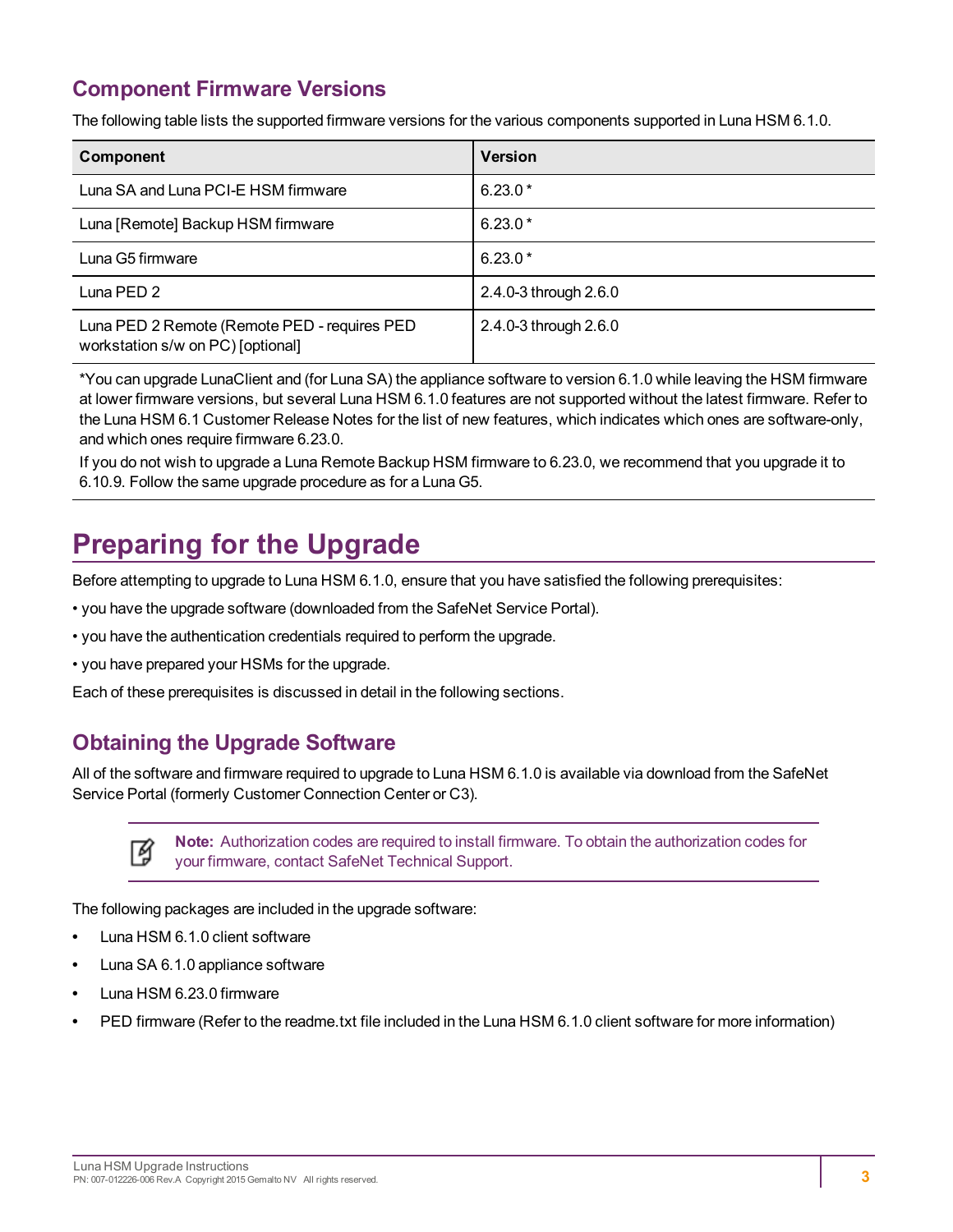## <span id="page-3-0"></span>**Required Authentication Credentials**

You must be able to log in to the HSM as the security officer (SO) to perform the upgrade. On PED-authenticated HSMs, you need the blue PED key. On password-authenticated HSMs, you need the SO password. On Luna SA, you also need to be able to log in to the appliance using an admin-level account before you can log in to the HSM as the SO.

To install the Luna Client software on a computer, you must run the installer with root/super-user privileges (Linux/UNIX) or Administrator privileges (Windows), or be able to launch the installer from an "Administrator: Command Prompt" (Windows).

## <span id="page-3-1"></span>**Preparing your HSMs for the Upgrade**

Perform the following tasks to prepare your HSM for the upgrade:

- 1. Ensure that your client software, appliance software, and firmware are at a starting version listed in the "Upgrade Paths" section above.
- 2. Connect your HSM appliance or host computer to an uninterruptible power supply (UPS), if available. Although this is not a requirement, use of a UPS is strongly recommended to ensure successful completion of all upgrade activities.
- 3. Ensure that your USB devices (Luna G5, Luna Remote Backup HSM) are connected using a USB cable, to the computer on which you are installing the Luna software. If the USB devices are not connected to the host computer, the USB drivers do not install successfully. This issue applies to Windows 2008 only.
- 4. If the Secure Recovery Key (SRK) on the HSM is enabled, it must be disabled before you can upgrade the HSM firmware. The SRK is an external split of the HSM's Master Tamper Key (MTK) that is imprinted on the purple PED key. When you disable the SRK, the SRV (Secure Recovery Vector) portion of the MTK is returned to the HSM, so that the SRV is no longer external to the HSM. It is only in this state that you can upgrade the HSM firmware. After you upgrade the firmware, you can re-enable SRK, if desired, to re-imprint a purple PED key with the SRV.
- 5. Backup the content of your HSM or HSM partitions to Luna SA Backup HSMs (if you have the Backup option).
- 6. Copy the Luna HSM 6.1.0 upgrade software package (the downloaded tar file) to the client computer and use your favorite archiving program to untar the archive.
- <span id="page-3-2"></span>7. Stop all applications and services that are using the HSM.

## **Performing the Upgrade**

Depending on the product you are upgrading you might need to upgrade the client software, appliance software, and/or the HSM firmware, as specified in the following table:

| <b>Product</b>  | Client software upgrade | Appliance software upgrade | HSM firmware upgrade |
|-----------------|-------------------------|----------------------------|----------------------|
| Luna SA         | ↗                       | X                          | ⋏                    |
| Luna PCI-E      | Χ                       |                            | ⋏                    |
| Luna G5         | Χ                       |                            | Х                    |
| Luna Backup HSM | X                       |                            | ⋏                    |

Upgrade the software/firmware in the following order:

- 1. Client software
- 2. Appliance software (Luna SA only)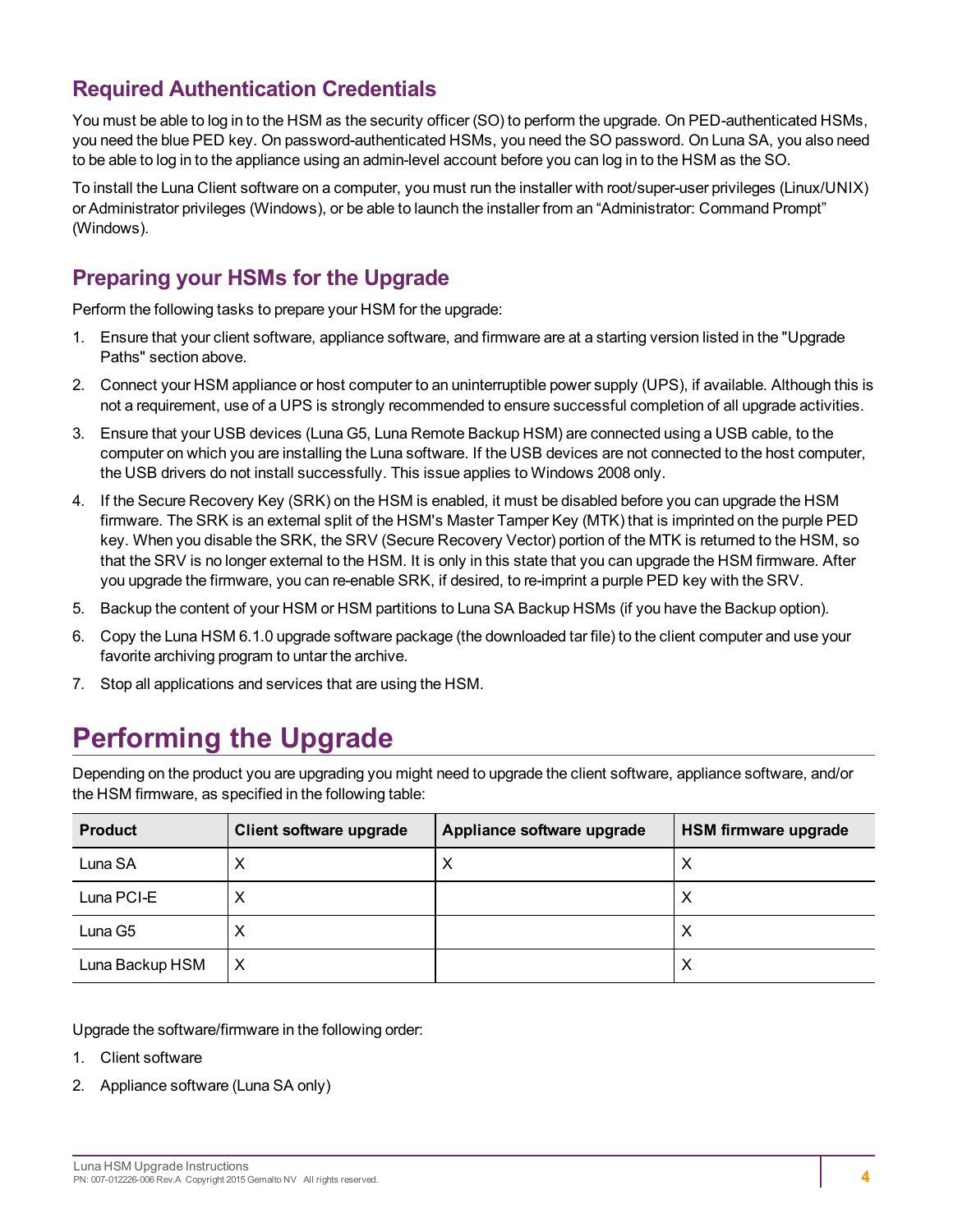#### <span id="page-4-0"></span>3. HSM firmware

### **Upgrading the Client Software**

了 **Note:** Upgrade the client software before upgrading the appliance software or HSM firmware.

**Overview** - upgrading your client software consists of the following main steps:

- 1. Ensure that all applications using the Luna library are stopped.
- 2. Uninstall your old client software. When you uninstall your old Luna HSM client software, backups of your existing configuration file (all Luna HSM types), and certificates (Luna SA only), are retained so that they may be restored. Any other custom files/directories found in the client installation directory/folder that are not part of the standard client installation are also retained.
- 3. Install the Luna HSM 6.1.0 client software. On Linux/Unix, your backup configuration file and certificates are automatically restored. On Windows, your configuration file and certificates are retained.

#### **To upgrade the client software to Luna HSM 6.1.0**

- 1. Uninstall the currently installed Luna client software. The method you use is platform specific, as follows:
	- **– Windows** Use the Windows uninstaller (Start > Control Panel > Programs and Features) to uninstall SafeNet LunaClient, which removes all of the Luna client software components.
	- **– AIX/Linux** Run the /usr/safenet/lunaclient/bin/uninstall.sh script.
	- **– HP-UX/Solaris** Run the /opt/safenet/lunaclient/bin/uninstall.sh script.
- 2. Install the Luna HSM 6.1.0 software. The method you use is platform specific, as follows:
	- **– Windows** Run the LunaClient.msi installation program and respond to the prompts as they appear.
	- **– Linux/Unix** Run the install.sh installation script and respond to the prompts as they appear.

### <span id="page-4-1"></span>**Upgrading the Luna SA Appliance Software**

**Note:** Upgrade the Luna SA appliance software before you upgrade the Luna SA HSM firmware. The appliance software can be applied only to the Luna SA appliance.

**Note:** Appliance software upgrade is a one-way operation. There is currently no way to downgrade the appliance software once a new version is applied. This contrasts with



了

- LunaClient software, which can be replaced by any version, simply by uninstalling the current version and installing a desired version, and

 - Luna HSM firmware, which can be rolled back to the version that was installed before the currently-installed version. This applies only to versions since firmware rollback was enabled.

#### **To upgrade the Luna SA Appliance software to Luna HSM 6.1.0**

- 1. Copy the Luna HSM 6.1.0 appliance package file (.spkg) to the Luna SA appliance you want to upgrade:
	- **–** Windows pscp <path>\<partnum>.spkg admin@<LunaSA\_hostname>:
	- Unix/Linux scp <path>/<partnum>.spkg admin@<LunaSA\_hostname>:
- 2. Stop all client applications that are connected to the Luna SA.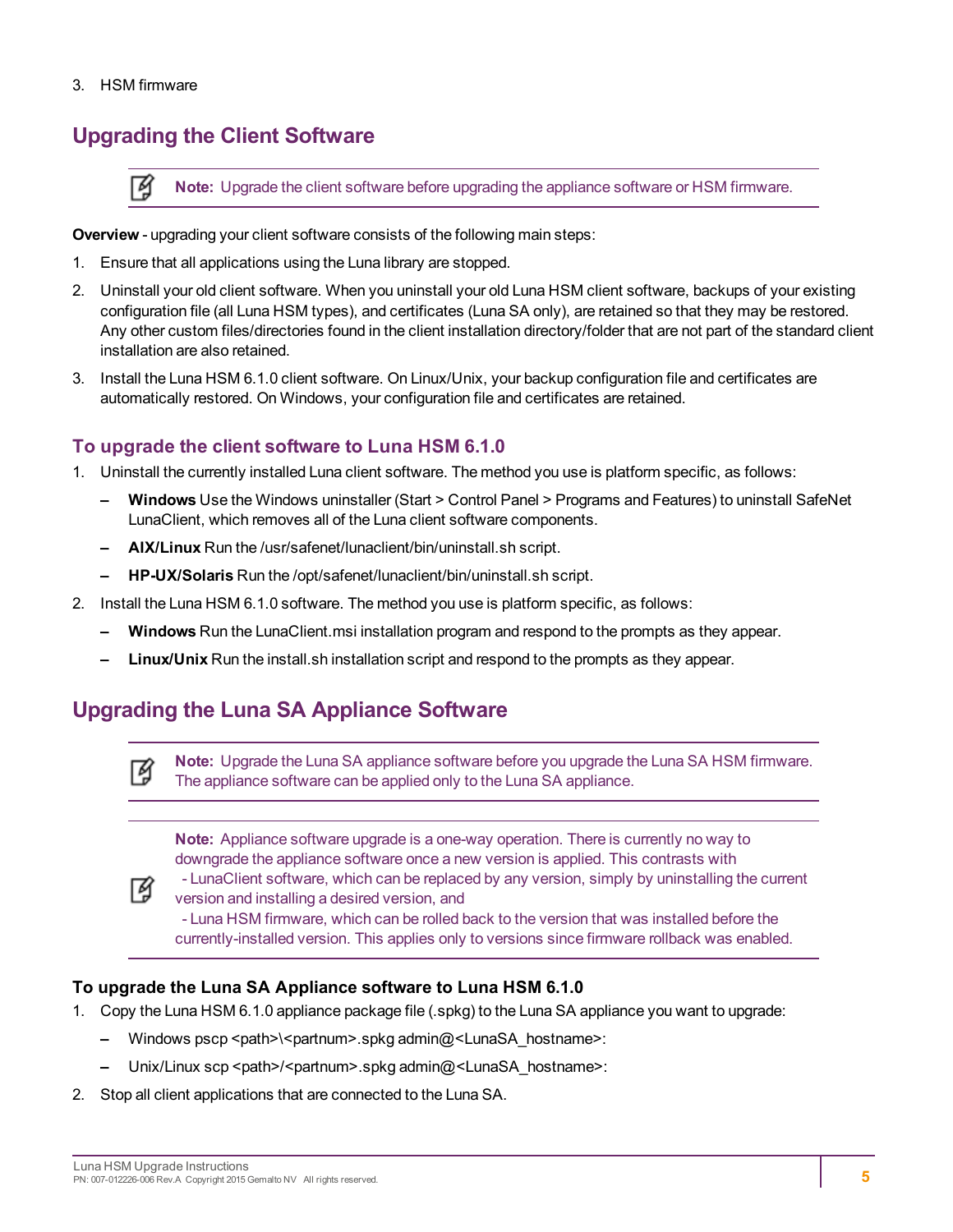- 3. At the console, log in to the Luna SA appliance using an admin-level account. The default account is admin.
- 4. Log in to the Luna SA HSM as the HSM Security Officer:

lunash :> hsm login

- **–** For Luna SA with PED authentication, the blue PED Key is required.
- **–** For Luna SA with Password Authentication, you are prompted for the HSM Admin (SO) password.
- 5. (Optional) Verify that the upgrade package file that you copied is present:

lunash :> package listfile

6. (Optional) Verify the upgrade package:

lunash :> package verify <partnum>.spkg -authcode <authorization\_code>

Verification requires approximately 90 seconds.

7. Install the upgrade package:

lunash :> package update <partnum>.spkg -authcode <authorization\_code>

The installation/upgrade process takes approximately 90 seconds. During that time, a series of messages are displayed that detail the progress of the upgrade. At the end of this process, the message "Software upgrade completed!" is displayed.

## <span id="page-5-0"></span>**Upgrading the HSM Firmware**

層

**Note:** Upgrade the HSM firmware only after you have upgraded the client software (and – for Luna SA – the appliance software). This ensures that the correct version is ready to be installed.

On Luna SA, use LunaSH (the Luna Shell) to upgrade the firmware. On Luna PCI-E, Luna G5 and Luna Remote Backup HSM, use LunaCM to upgrade the firmware.

#### **HSM Firmware 6.23.0 and FIPS 140-2**

Firmware 6.23.0 implements some of the features of release 6.1.0, but is not currently FIPS-validated. We plan to seek validation for 6.23.0 in the near future.

For Luna SA, when you update to Luna 6.1.0 software on the appliance, you have the option to also immediately update the firmware to 6.23.0, or to place 6.23.0 firmware on standby, available to be installed later. If you decide not to update the firmware to 6.23.0 because you wish to use FIPS validated firmware, we strongly recommend upgrading to 6.10.9. You can obtain a stand-alone 6.10.9 upgrade package from SafeNet's service portal. It is possible to upgrade to higher firmware versions to obtain desired features, but doing so loses the appliance's FIPS validated status.



**Note:** If you have a PKI bundle including a Luna SA and an attached Luna G5 running in PKI mode, often the Luna G5 has earlier firmware than the Luna SA. Upgrade the Luna SA first, following the above upgrade paths. Then, when you upgrade the firmware on the associated Luna G5, the Luna G5 upgrades to the same firmware version as is installed on the Luna SA.

#### **Upgrading Luna SA HSM firmware**

On Luna SA, use LunaSH (the Luna Shell) to upgrade the firmware.

1. Log in to the HSM as the HSM admin user if you are not already logged in.

lunash :> hsm login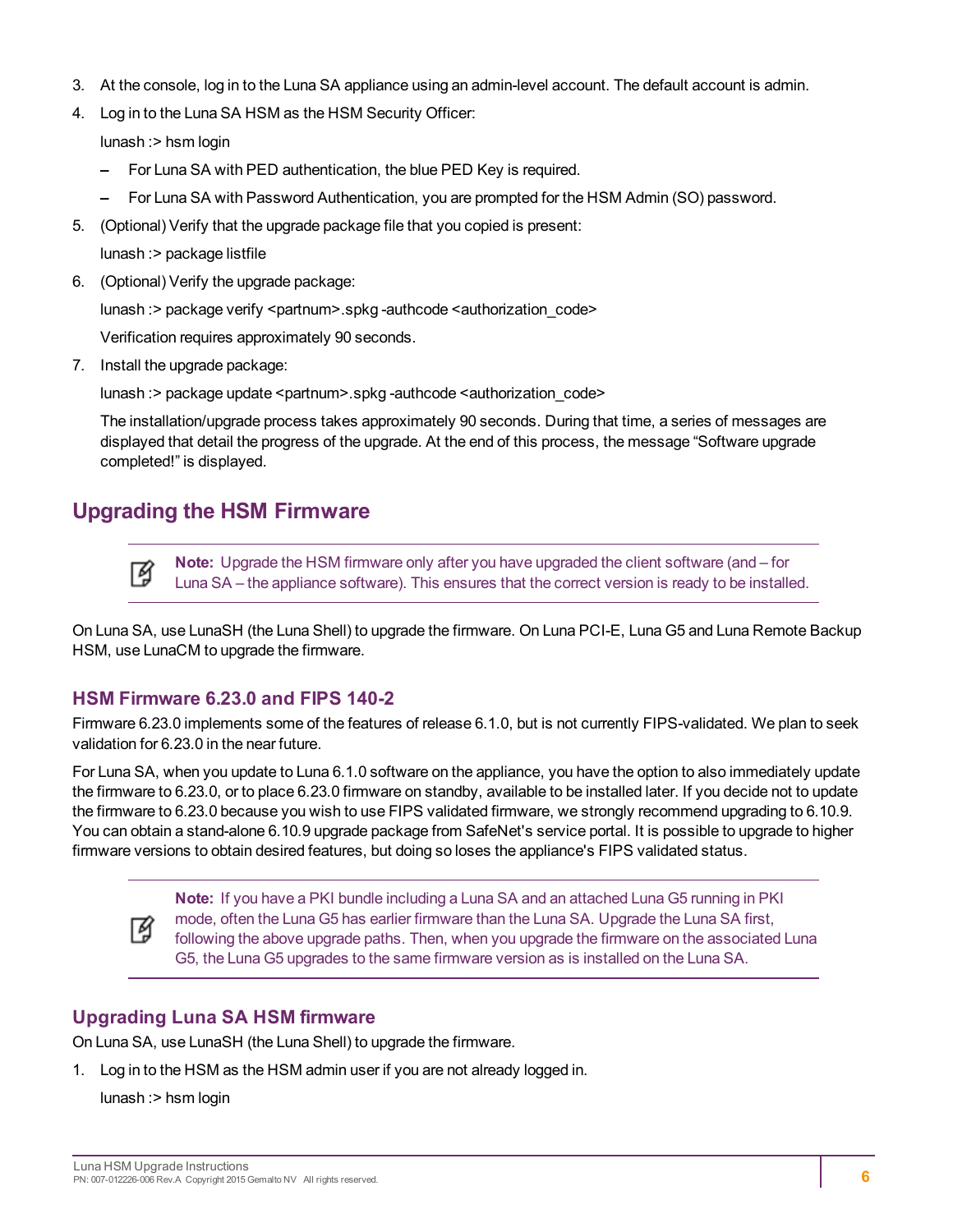2. Run the firmware upgrade command. The HSM will reset when the upgrade is complete:

lunash :> hsm update firmware

3. Use the hsm show command to verify that the firmware upgrade was successful:

lunash :> hsm show

If the upgrade was successful, the firmware version is displayed as 6.23.0.

**Note:** If you did not reboot the appliance before upgrading the firmware (remote PED case) the following error message is displayed:



Error: Unable to communicate with HSM.

Please run 'hsm supportInfo' and contact customer support.

You can ignore the error message.

4. If you disabled the SRK prior to performing the firmware upgrade, re-enable it if desired. Refer to the Luna documentation for details. If you attempted to upgrade the firmware without disabling the SRK, the firmware upgrade fails with the following error:

Error: 'hsm update firmware' failed. (10A0B : LUNA\_RET\_OPERATION\_RESTRICTED)

5. If you logged into the HSM using a remote PED, ensure that all client connections are terminated and then enter the following command to reboot the appliance:

sysconf appliance reboot

#### **Upgrading the Luna PCI-E or Luna G5/Luna Backup HSM firmware**

To upgrade the firmware on a Luna PCI-E or Luna G5/Luna Backup HSM, run a LunaCM command on a Luna HSM client computer

- **•** that contains a copy of the firmware upgrade (.fuf) file with its associated firmware authentication code (.txt) file, and
- **•** contains the Luna PCI-E HSM, or
- **•** is connected to the Luna G5/Luna Backup HSM that you want to upgrade.
- 1. Copy the firmware file (<fw\_filename>.fuf) from the firmware folder on the software CD to the Luna HSM client root directory:
	- **–** Windows: C:\Program Files\SafeNet\LunaClient
	- **–** Linux/AIX: /usr/safenet/lunaclient/bin
	- **–** Solaris/HP-UX: /opt/safenet/lunaclient/bin
- 2. Obtain the firmware authorization code:
	- a. Contact SafeNet Customer Support (support@safenet-inc.com). The firmware authorization code is provided as a .txt file.
	- b. Copy the <fw\_auth\_code>.txt file to the Luna HSM client root directory:
	- **–** Windows: C:\Program Files\SafeNet\LunaClient
	- **–** Linux/AIX: /usr/safenet/lunaclient/bin
	- **–** Solaris/HP-UX: /opt/safenet/lunaclient/bin
- 3. Launch the LunaCM utility:

#### **Windows**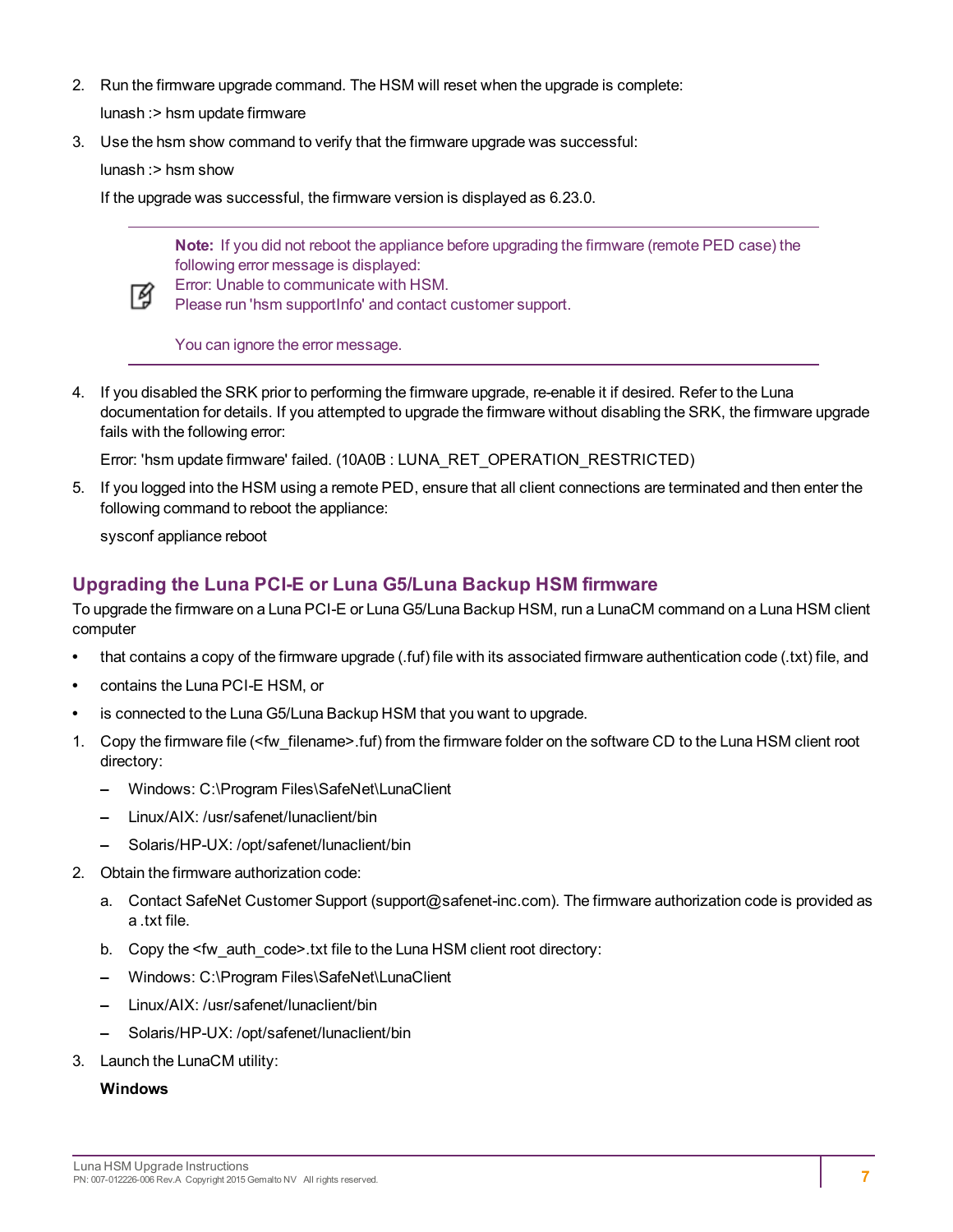a. Open a Command Prompt window

(Start > Programs > Accessories > Command Prompt).

b. Change to the Luna HSM client root directory:

cd C:\Program Files\SafeNet\LunaClient

c. Enter the following command

Lunacm

#### **Linux/AIX**

- a. Open a terminal window and change to the Luna HSM client root directory: /usr/safenet/lunaclient/bin
- b. Enter the following command:

./lunacm

#### **HP-UX/Solaris**

a. Open a terminal window and change to the Luna HSM client root directory:

/opt/safenet/lunaclient/bin

b. Enter the following command:

./lunacm

- 4. Enter the following command to log in to the HSM. Note that the password is not required on PED-based systems: hsm login [-password <password>]
- 5. Enter the following command to upgrade the firmware on an attached Luna G5 HSM:

hsm -updateFirmware -fuf <fw\_filename>.fuf -authcode <fw\_authcode\_filename>.txt

#### **Additional Tasks for Java Users**

You must copy the Java library (LunaAPI.dll) and jar file (LunaProvider.jar) from the client installation folder to the ire/lib/ext folder.

## <span id="page-7-0"></span>**Returning the HSM to Operation**

After performing the upgrade, you must reactivate the HSM partitions (if applicable) and re-register the Luna client to return the HSM to operation.

#### **To return the HSM to operation**

- 1. If updating from firmware below 6.22.0, upgrade separates Luna G5 and Luna PCI-E HSM administration partition and client application partitions, which causes client applications to see them as separate slots. This is a change from previous behavior. Make any necessary adjustments to your scripts and application settings.
- 2. If updating from firmware below 6.22.0, upgrading can change slot numbering, specifically the starting slot number in a slot listing. Refer to the "Slot Numbering and Behavior" section in the *Luna HSM Administration Guide*. Other than that adjustment, for Luna PCI-E or Luna G5 your HSM is ready as soon as the firmware update is done.
- 3. Reactivate all partitions that were activated before the upgrade (applies to Luna SA with PED Authentication).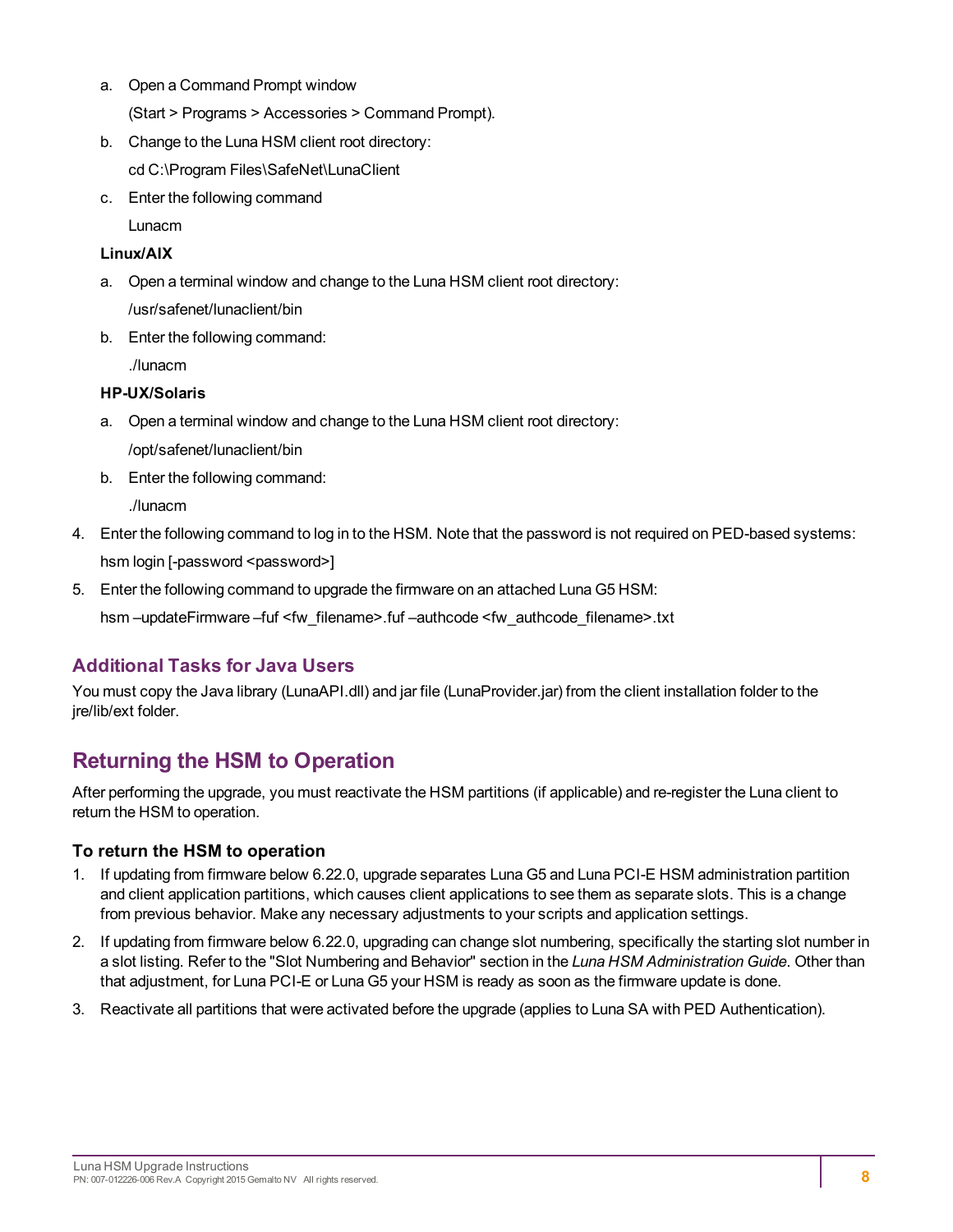## <span id="page-8-0"></span>**Migration Notes**

Luna HSM 6.1 introduces significant changes to way in which the product operates. This section describes the tasks you might need to perform to successfully migrate your HSMs to Luna HSM 6.1.

## <span id="page-8-1"></span>**PCI-E or G5 HA groups**

**Note:** This section only applies if you are upgrading from a firmware version lower than 6.22.0 to 盈 a firmware version that is 6.22.0 or higher.

Firmware 6.22.0 and above changes how you see your Luna PCI-E and G5 HSMs. In previous releases, each slot represented a physical HSM. With 6.22.0 or higher firmware, each physical HSM is divided into two distinct partitions, as follows:

- **•** an Admin partition. The Admin partition is reserved for the HSM SO role, and uses the original (pre-6.22.0), HSM Serial Number.
- **•** a User partition. The User partition is used by the Partition Owner/Crypto Officer for cryptography. It is assigned a new serial number, created by appending 3 digits to the original serial number.

Virtual slots, used to configure HA groups, are also viewed as user partitions, and are therefore also assigned new serial numbers.

If you are using PCI-E or G5 devices in HA mode, you must edit your **Chrystoki.conf** (Linux/Unix) or **Chrystoki.ini** (Windows) file to update the partition serial numbers for the HA group members.

#### **Behavior with firmware older than 6.22.0**

Before firmware version 6.22.0, LunaCM did not make Luna PCI-E and Luna G5 user partitions visible. The following example shows how LunaCM displays PCI-E, G5, and HA virtual slots with pre-6.22.0 firmware. Note that the HA group is shown at Slot Id 5.

#### **Example**

```
Available HSMs:
\text{Slot} Id \rightarrow 0
Tunnel Slot Id -> 1<br>
HSM Label -> poie hsm1
HSM Label \rightarrowHSM Serial Number -> 155316
HSM Model -> K6 Base
HSM Firmware Version -> 6.21.0
HSM Configuration -> Luna PCI (PED) Signing With Cloning Mode
HSM Status -> OK
Slot Id \rightarrow 1
Tunnel Slot Id -> 2
HSM Label -> pcie hsm2
HSM Serial Number -> 155317<br>HSM Model -> K6 Base
HSM Model ->
HSM Firmware Version -> 6.21.0
HSM Configuration -> Luna PCI (PED) Signing With Cloning Mode
HSM Status -> OK
\text{slot} Id \rightarrow 5
HSM Label -> PCIHA
HSM Serial Number -> 1155316
HSM Model -> LunaVirtual
```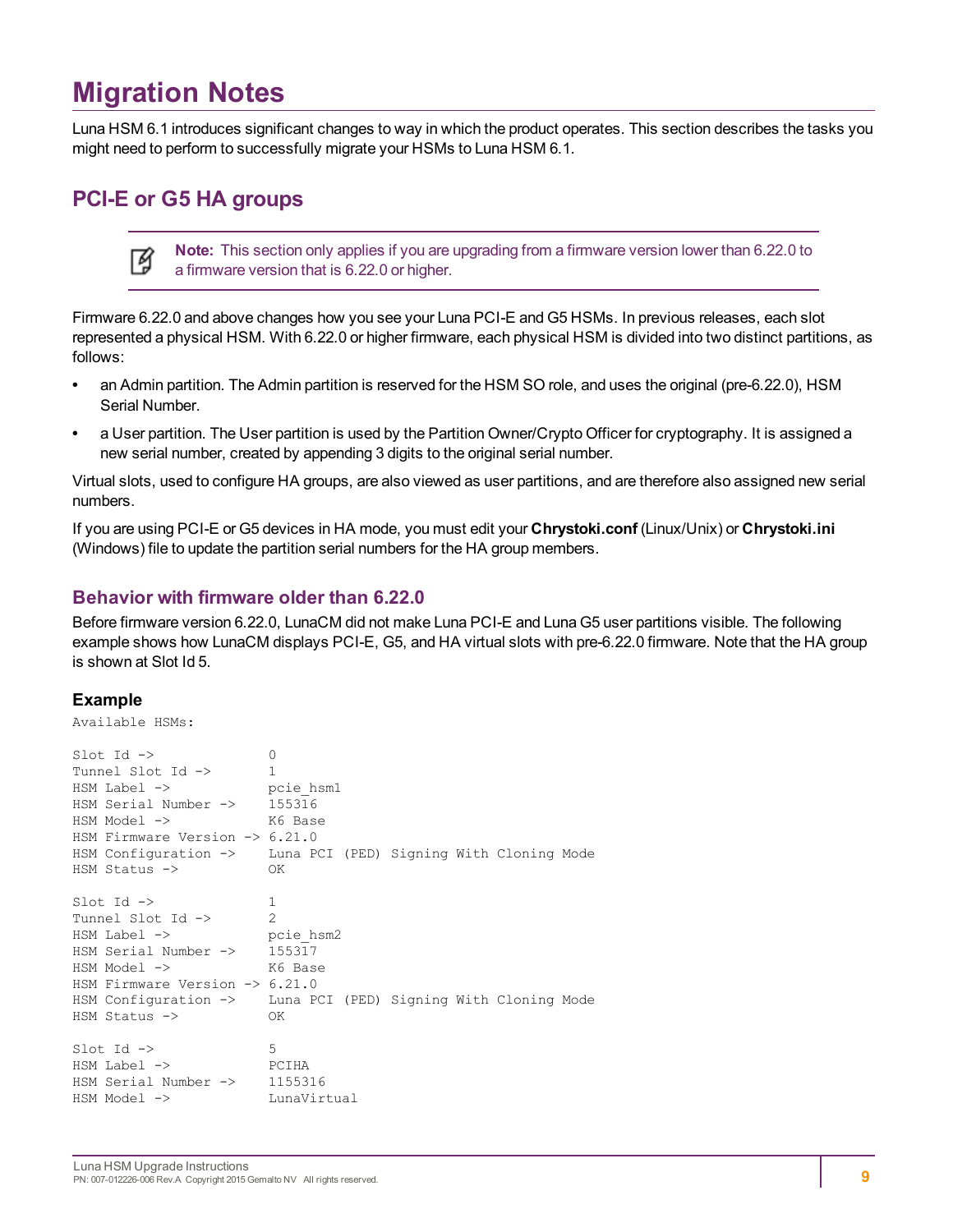HSM Firmware Version -> 6.21.0 HSM Configuration -> Luna Virtual HSM (PED) Signing With Cloning Mode HSM Status -> N/A - HA Group

#### **HA group definition in the Chrystoki.conf/Crystoki.ini file**

The members of the HA group shown in slot 5 are defined in the **VirtualToken** section of the **Chrystoki.conf**/**Crystoki.ini** file, as illustrated below:

```
VirtualToken = {
VirtualToken00Label = PCIHA;
VirtualToken00SN = 1155316;
VirtualToken00Members = 155316,155317;
}
```
#### **Behavior with 6.22.0 or higher firmware**

With firmware 6.22.0 or higher, LunaCM makes the user partition visible: it has its own serial number derived from the HSM's serial number. The following example shows the output of LunaCM for the same hardware after upgrading to the 6.22.0 firmware.

Note the user partition labeled **Cryptoki User** with serial number **155316014** is distinct from the HSM partition with label **pcie\_hsm1** and serial number **155316**. Note also that LunaCM does not identify the HA group. This is because the serial number of the HSM user partition changed, and no longer matches the value in the HA members list in the **Chrystoki.conf** or **Crystoki.ini** file.

#### **Example**

Available HSMs:

| $Slot$ Id $\rightarrow$         | $\Omega$                                                   |
|---------------------------------|------------------------------------------------------------|
| Tunnel Slot Id ->               | 6                                                          |
| Label $\rightarrow$             | Cryptoki User                                              |
| Serial Number ->                | 155316014                                                  |
| Model $\rightarrow$             | K6 Base                                                    |
| Firmware Version ->             | 6.22.0                                                     |
| Configuration $\rightarrow$     | Luna User Partition, No SO (PED) Signing With Cloning Mode |
| Slot Description ->             | User Token Slot                                            |
| $Slot$ Id $\rightarrow$         | 5                                                          |
| Tunnel Slot Id ->               | 6                                                          |
| Label $\rightarrow$             | pcie hsm1                                                  |
| Serial Number ->                | 155316                                                     |
| Model $\rightarrow$             | K6 Base                                                    |
| Firmware Version ->             | 6.22.0                                                     |
| Configuration $\rightarrow$     | Luna HSM Admin Partition (PED) Signing With Cloning Mode   |
| Slot Description ->             | Admin Token Slot                                           |
| HSM Configuration $\rightarrow$ | Luna HSM Admin Partition (PED)                             |
| $HSM$ Status $\rightarrow$      | OK                                                         |
| $Slot$ Id $\rightarrow$         | 6                                                          |
| Tunnel Slot Id ->               | 12                                                         |
| Label $\rightarrow$             | Cryptoki User                                              |
| Serial Number ->                | 155317014                                                  |
| Model $\rightarrow$             | K6 Base                                                    |
| Firmware Version ->             | 6.22.0                                                     |
| Configuration $\rightarrow$     | Luna User Partition, No SO (PED) Signing With Cloning Mode |
| Slot Description ->             | User Token Slot                                            |
| $Slot$ Id $\rightarrow$         | 11                                                         |
| Tunnel Slot Id ->               | $12 \overline{ }$                                          |
| Label $\rightarrow$             | pcie hsm2                                                  |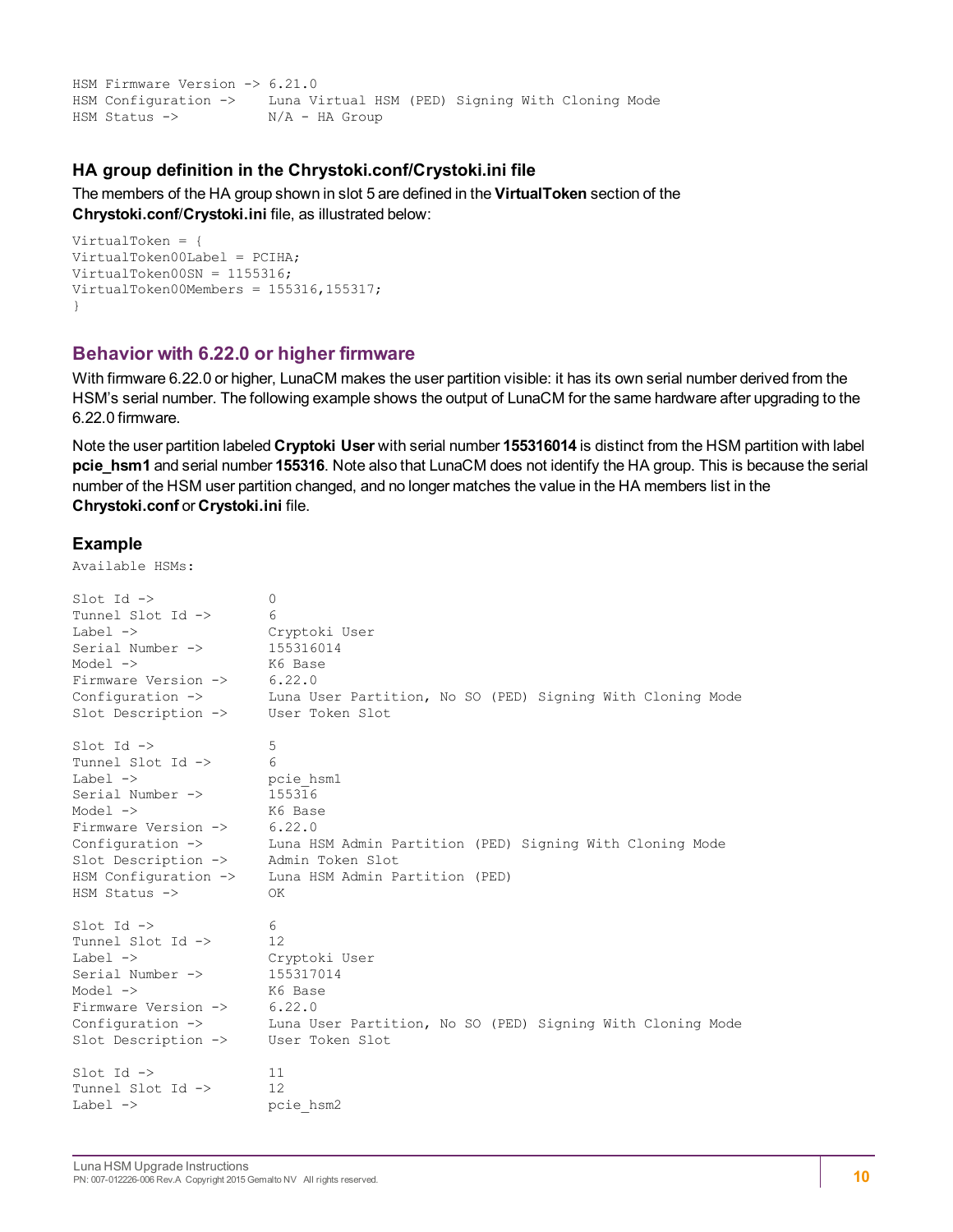```
Serial Number -> 155317
Model -> K6 Base<br>Firmware Version -> 6.22.0
Firmware Version ->
Configuration -> Luna HSM Admin Partition (PED) Signing With Cloning Mode
Slot Description -> Admin Token Slot
HSM Configuration -> Luna HSM Admin Partition (PED)
HSM Status -> OK
```
#### **Changes required to the Chrystoki.conf/Crystoki.ini file to restore the HA group definition**

To restore the HA group configuration, you must edit the **Chrystoki.conf**/**Crystoki.ini** file to update the virtual token slot serial numbers to include the three extra digits added to the user slot serial numbers after upgrading to firmware 6.22.0 or above (in this example, the extra digits are **014**). You must add the three digits to the **VirtualToken**<nn>**SN** and **VirtualToken**<nn>**Members** entries, as shown in the following example:

#### **Before upgrading to firmware 6.22.0 or above**

```
VirtualToken = {
VirtualToken00Label = PCIHA;
VirtualToken00SN = 1155316;
VirtualToken00Members = 155316,155317;
}
```
#### **After upgrading to firmware 6.22.0 or above**

```
VirtualToken = {
VirtualToken00Label = PCIHA;
VirtualToken00SN = 1155316014;
VirtualToken00Members = 155316014,155317014;
}
```
#### **Updating Your HA Group Configurations After Upgrading to Firmware 6.22.0 or above**

The following procedure describes, in detail, the steps you need to perform to reconfigure your HA group definitions in the **Chrystoki.conf**/**Crystoki.ini** file after upgrading to firmware 6.22.0 or above.

#### **To update your HA group definitions**

- 1. Update all members of the HA group to firmware 6.22.0 or above.
- 2. Ensure that you have write access to **/etc/Chrystoki.conf** (Linux/UNIX) or **chrystoki.ini** (Windows, in the Luna client installation directory).
- 3. Edit the **Chrystoki.conf**/**Crystoki.ini** file and navigate to the **VirtualToken** section. Each virtual token is defined by three entries, as follows:
	- **– VirtualToken**<nn>**Label**. For example, VirtualToken00Label
	- **– VirtualToken**<nn>**SN**. For example, VirtualToken00SN
	- **– VirtualToken**<nn>**Members**. For example, VirtualToken00Members

where <nn> starts at 00 and increments by one for each HA group

You will need to modify the value of **VirtualToken**<nn>**Members** for each virtual token in the file to reflect its new serial number.

4. In LunaCM, enter the **partition list** command to determine the new serial numbers for the HA group members:

| Available HSMs:              |               |
|------------------------------|---------------|
| $Slot$ Id $\rightarrow$      | ∩             |
| Tunnel Slot Id $\rightarrow$ | 6             |
| $Label \rightarrow$          | Cryptoki User |
| Serial Number ->             | 155316014     |
| Model $\rightarrow$          | K6 Base       |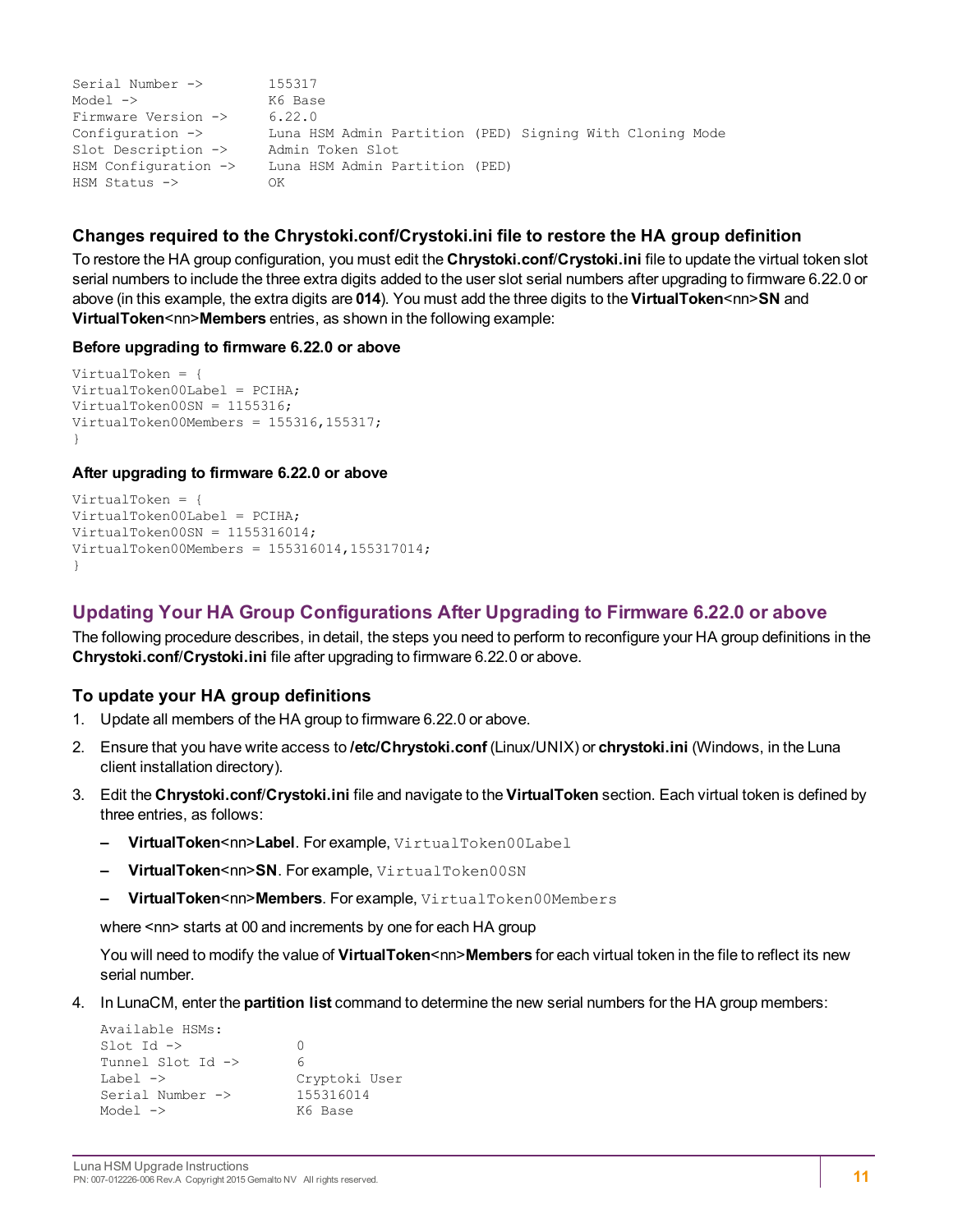Firmware Version -> 6.22.0 Configuration -> Luna User Partition, No SO (PED) Signing With Cloning Mode Slot Description -> User Token Slot  $\text{slot}$   $\text{Id}$   $\rightarrow$  5 Tunnel Slot Id -> 6 Label -> pcie\_hsm1<br>Serial Number -> 155316 Serial Number -> Model -> K6 Base<br>Firmware Version -> 6.22.0 Firmware Version -> Configuration -> Luna HSM Admin Partition (PED) Signing With Cloning Mode Slot Description -> Admin Token Slot Slot Description -> Admin Token Slot<br>HSM Configuration -> Luna HSM Admin Partition (PED) HSM Status -> OK  $\text{slot}$   $\text{Id}$   $\rightarrow$  6 Tunnel Slot Id -> 12 Label -> Cryptoki User Serial Number -> 155317014 Model -> K6 Base Firmware Version -> 6.22.0 Configuration -> Luna User Partition, No SO (PED) Signing With Cloning Mode Configuration -> Luna User Parti<br>Slot Description -> User Token Slot  $\text{slot}$   $\text{Id}$   $\rightarrow$  11 Tunnel Slot Id -> 12 Label -> pcie hsm2 Serial Number -> 155317 Model -> K6 Base Firmware Version -> 6.22.0 Configuration -> Luna HSM Admin Partition (PED) Signing With Cloning Mode<br>Slot Description -> Admin Token Slot Slot Description -> HSM Configuration -> Luna HSM Admin Partition (PED) HSM Status -> OK

5. For each serial number in VirtualToken<nn>Members find the slot with the matching serial number prefix, and take note of the three additional digits. Look for this information in slots with Slot Desciption ---> User Token Slot.

For example, for  $V$ irtualToken00Members = 155316, 155317, the new serial numbers displayed in LunaCM are 155316**014** and 155317**014**.

6. Add the last portion (**014** in our example) to the serial number for each virtual token member. In our example the new values after the modifications are:

VirtualToken00Members = 155316014,155317014;

- 7. Next adjust the value of **VirtualToken**<nn>**SN** in a similar manner. In our example, the adjusted value is 1155316014.
- 8. When you have updated the serial number for all virtual tokens and members, save the file.
- 9. If the HSMs are PED-AUTH, log in to each user partition slot (where Slot Description --> User Token Slot), one at the time, and enter the following LunaCM commands to activate the partition (the activation policy remains on after firmware update).

#### **slot** set -slot <slot\_id> **role login -n "Crypto Officer"**

You will be prompted for the challenge in LunaCM, and for the black key at the attached PED device. Successful login will activate your partition.

10. You should now be able to see your virtual token (HA group). First, restart LunaCM in one of following two ways: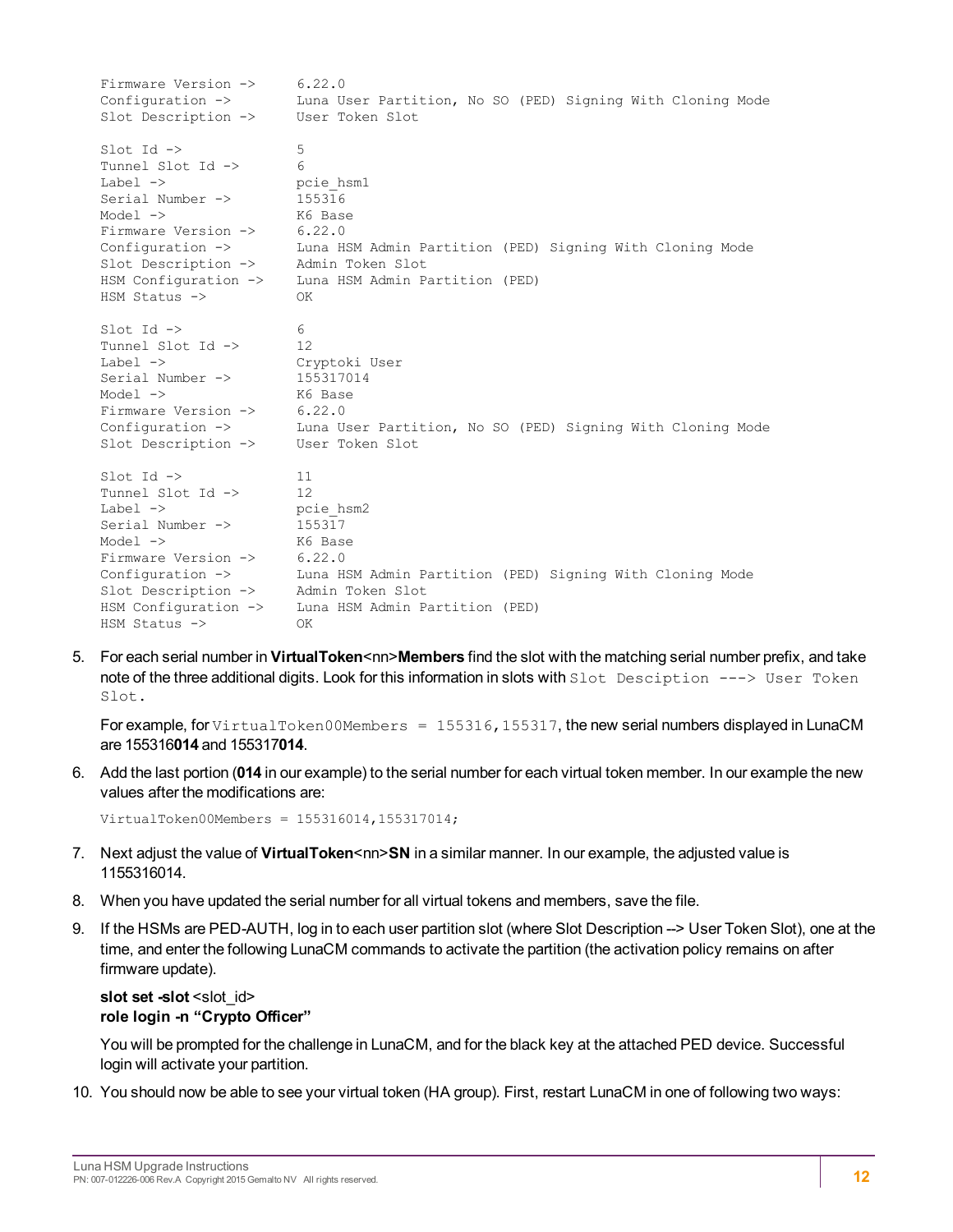**–** Exit from LunaCM by typing **exit** and launch LunaCM again

#### **–** From the lunacm:> prompt, enter **clientconfig restart -force**

LunaCM output for our example now shows:

```
Available HSMs:
Slot Id \rightarrow 0
Tunnel Slot Id -> 6
Label -> Cryptoki User
Serial Number -> 155316014
Model -> K6 Base
Firmware Version -> 6.22.0
Configuration -> Luna User Partition, No SO (PED) Signing With Cloning Mode
Slot Description -> User Token Slot
\text{slot} Id \rightarrow 5
Tunnel Slot Id -> 6
Label -> pcie hsm1
Serial Number \rightarrow 155316<br>Model \rightarrow K6 Base
Model \rightarrowFirmware Version -> 6.22.0
Configuration -> Luna HSM Admin Partition (PED) Signing With Cloning Mode
Slot Description -> Admin Token Slot
HSM Configuration -> Luna HSM Admin Partition (PED)
HSM Status -> OK
Slot Id \rightarrow 6<br>Tunnel Slot Id \rightarrow 12
Tunnel Slot Id ->
Label -> Cryptoki User<br>Serial Number -> 155317014
Serial Number ->
Model -> K6 Base
Firmware Version -> 6.22.0
Configuration -> Luna User Partition, No SO (PED) Signing With Cloning Mode
Configuration -> Luna User Parti<br>Slot Description -> User Token Slot
\text{slot} Id \rightarrow 11
Tunnel Slot Id -> 12<br>
Label -> pcie hsm2
Label -> pcie_h<br>Serial Number -> 155317
Serial Number ->
Model -> K6 Base
Firmware Version -> 6.22.0
Configuration -> Luna HSM Admin Partition (PED) Signing With Cloning Mode
Slot Description -> Admin Token Slot
Slot Description -> Admin Token Slot<br>HSM Configuration -> Luna HSM Admin Partition (PED)
HSM Status -> OK
\text{Slot} Id \rightarrow 8
HSM Label -> PCIHA
HSM Serial Number -> 1155316014
HSM Model -> LunaVirtual
HSM Firmware Version -> 6.22.0
HSM Configuration -> Luna Virtual HSM (PED) Signing With Cloning Mode
HSM Status -> N/A - HA Group
```
## <span id="page-12-0"></span>**Support Contacts**

If you encounter a problem while installing, registering or operating this product, please ensure that you have read the documentation. If you cannot resolve the issue, please contact your supplier or Gemalto support. Gemalto support operates 24 hours a day, 7 days a week. Your level of access to this service is governed by the support plan